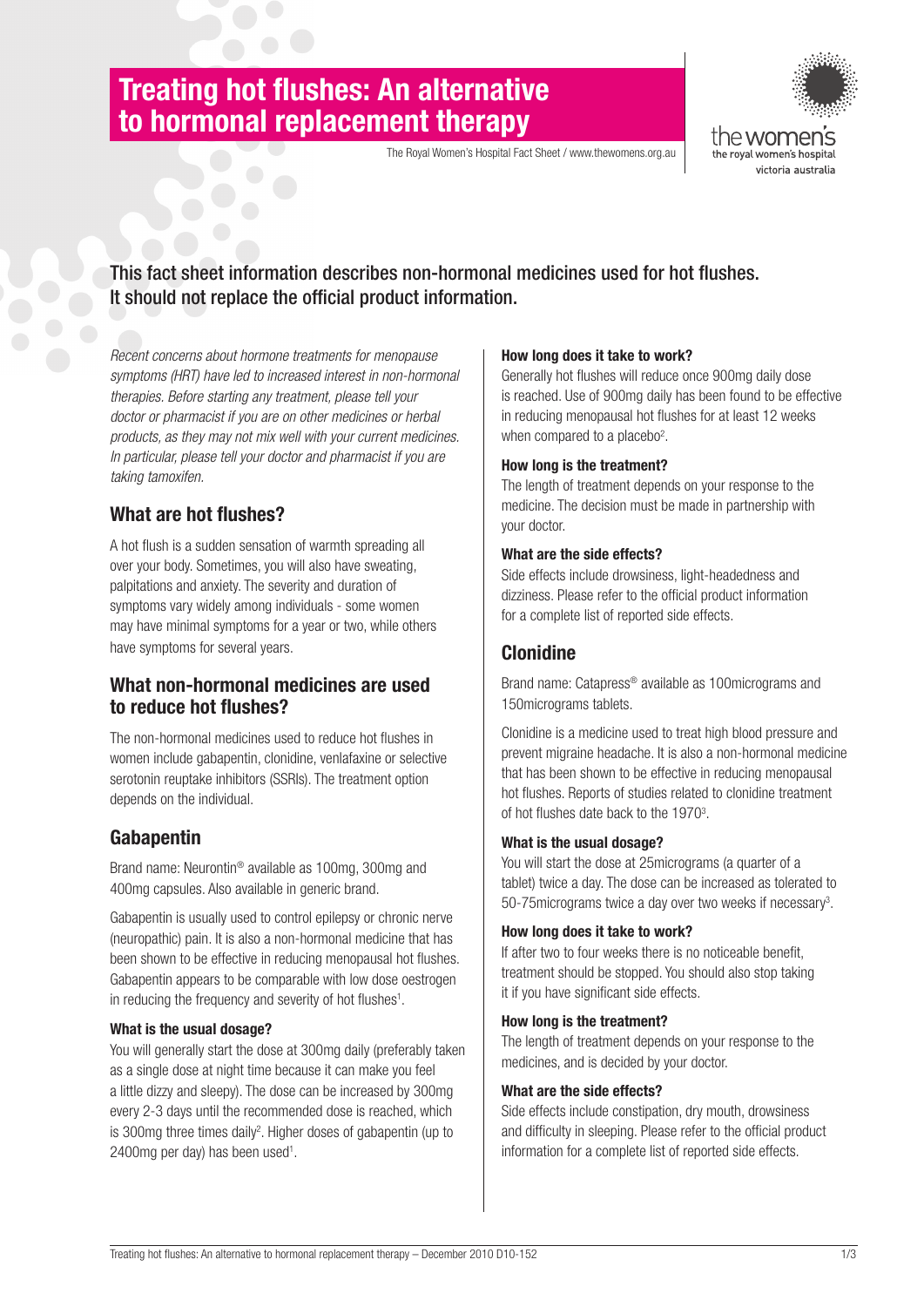### **Venlafaxine**

Brand name: Efexor® available in 37.5mg, 75mg and 150mg modified release capsules.

Venlafaxine is a medicine mainly used as an antidepressant. It is also a non-hormonal medicine that has been shown to be effective in reducing menopausal hot flushes. Hot flushes decreased by 60% after 8 weeks of treatment with venlafaxine<sup>4</sup>.

### **What is the usual dosage?**

You will start the dose at 37.5mg daily as a single dose. The dose can be increased every four to seven days until the recommended dose is reached, which is 75mg daily<sup>4, 5</sup>. Take venlafaxine with food once a day preferably at the same time each day. Food may lessen any nausea feeling that the medicine may cause. Do not divide, crush, chew or place capsules in water.

When venlafaxine is to be discontinued, gradually reduce the dose over two weeks to minimise symptoms that can come from withdrawing.

### **How long does it take to work?**

Symptom relief usually occurs within seven to fourteen days. When changing from venlafaxine to an SSRI, wait for venlafaxine free period to prevent side effects due to drug interactions. Gradually withdraw venlafaxine over at least two weeks to avoid withdrawal symptoms.

### **How long is the treatment?**

The length of treatment depends on your response to the medicine, and is decided by your doctor.

### **What are the side effects?**

Side effects of venlafaxine include dry mouth, decreased appetite, nausea, constipation and sleeplessness. Side effects are more common with higher doses. Please refer to the official product information for a complete list of reported side effects.

### **Selective serotonin reuptake inhibitors (ssris)**

Brand name: Prozac® (fluoxetine), Cipramil® (citalopram), and Aropax® (paroxetine), also available in generic brands.

The most commonly prescribed SSRIs for hot flushes at the Royal Women's Hospital are:

- • Fluoxetine available in 20mg capsules or tablets
- Citalopram available in 20mg tablets
- Paroxetine available in 20mg tablets

SSRIs are a class of medicines mainly used as antidepressants. SSRIs are also non-hormonal medicines that have been shown to be effective in reducing menopausal hot flushes. Most studies have shown that low doses of SSRIs are effective in reducing menopausal hot flushes and women are less likely to discontinue treatment.

### **What is the usual dosage?**

You will start with a low dose, increasing gradually over two to four weeks as tolerated. Most SSRIs are taken in the morning to minimise insomnia (sleeping difficulty), but if it makes you sleepy it can be taken at night.

When SSRIs are to be discontinued, gradually reduce the dose over two weeks to minimise symptoms that can come from withdrawing.

Citalopram - you will start the dose at 10mg (a half of a tablet) daily for one week, and then increase to 20mg daily. The dose can be further increased up to 30mg daily if necessary<sup>6</sup>. Citalopram may be taken with or without food once a day preferably at the same time each day.

Fluoxetine - you will start the dose 10mg (a half of a tablet) daily for one week, and then increase to 20mg daily. The dose can be further increased up to 30mg daily if necessary<sup>6</sup>. Fluoxetine may be taken with or without food once a day preferably at the same time each day.

Paroxetine - you will start the dose 10mg (a half of a tablet) daily for one week, and then increase to 20mg daily<sup>7</sup>. Take paroxetine with food once a day, preferably in the morning at the same time each day. It is as effective if you take between 10mg and 20mg doses, but research suggests that women are more likely to keep taking it if the doses are lower.<sup>7</sup>